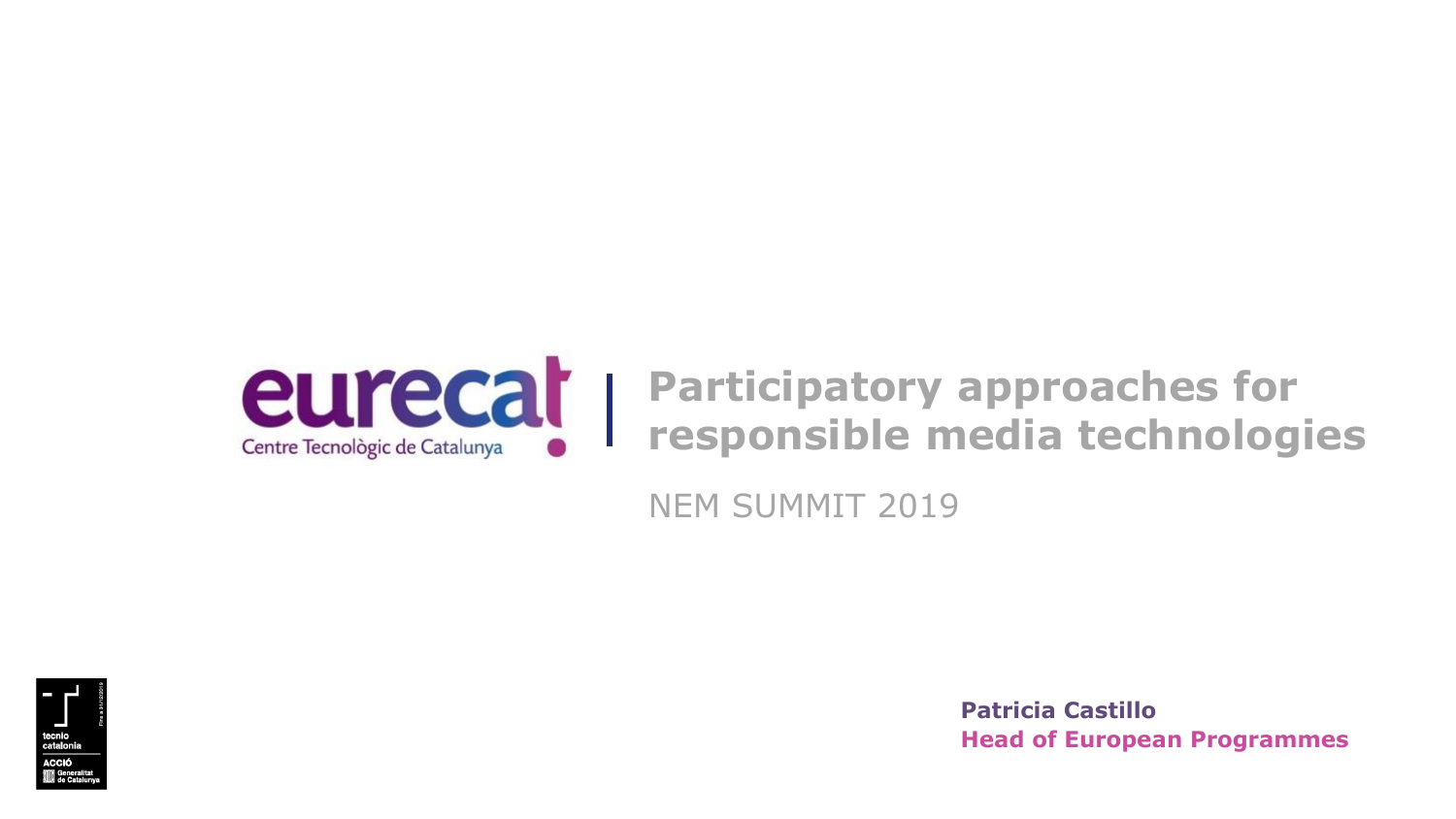

# **Responsible media**

Why are we even talking about this?

The press is so powerful in its **image-making role**, it can make the criminal look like he's a the victim and make the victim look like he's the criminal. This is the press, an irresponsible press.

*Malcolm X* 

*Speech at the Audubon Ballroom in Harlem (13 December 1964)*

Information technologies enable pervasive *connected* environments

Advertising is everywhere, a *click* is worth money, and reality is flexible.

*Influencers, fact-checkers, trolls, bots,…* are a thing.

Growing awareness about environmental challenges, digital carbon footprint, diversity and inclusion, etc.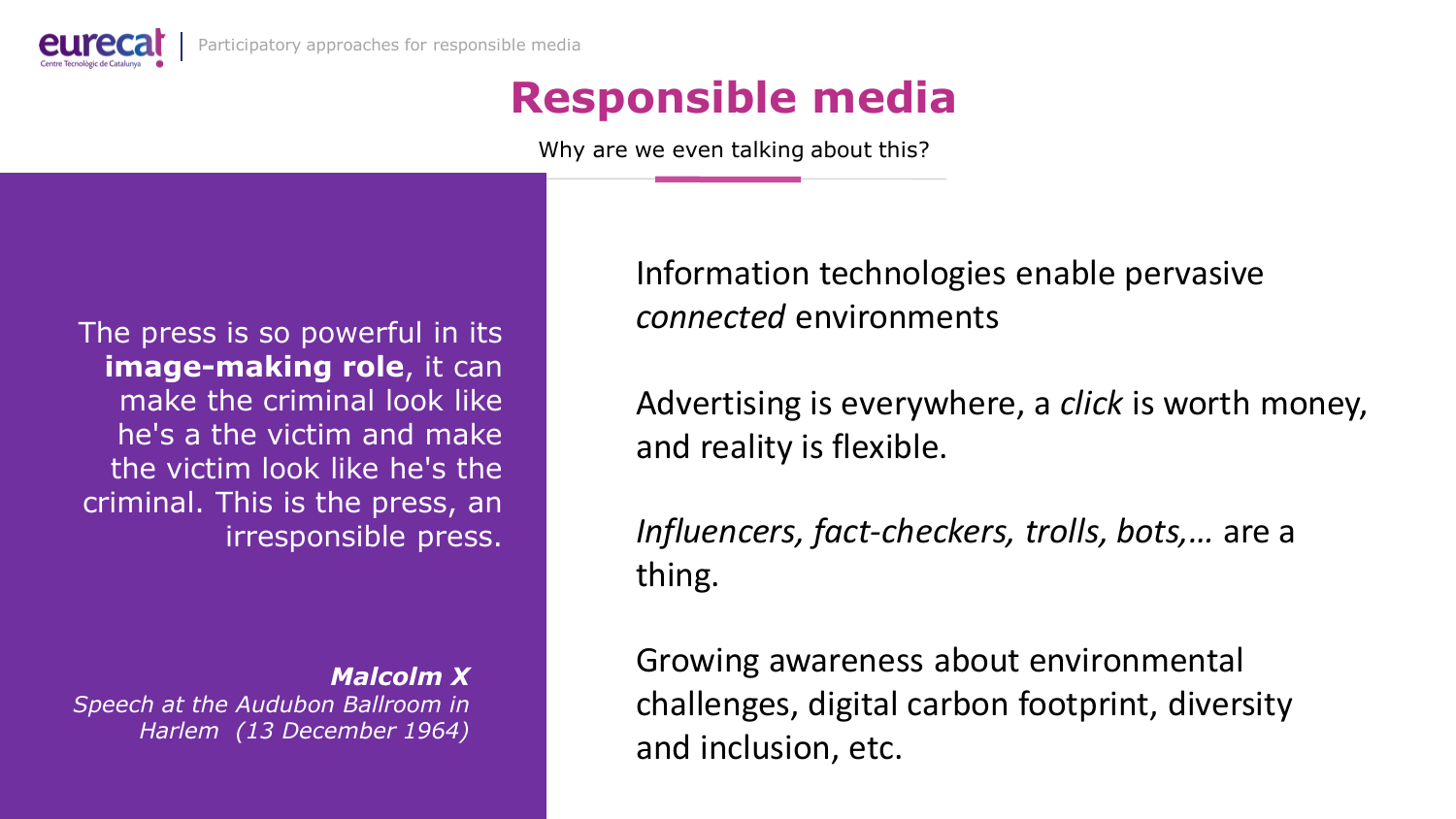

## **Responsible media technologies**

Our contribution as stakeholders



The many layers between the **wires and the pixels, and a vibrant healthy society** are populated by technologies

### **Responsible research and innovation**

Societal actors **work together t**o better align both the **process and its outcomes with the values, needs and expectations of society.**

Ensure **societally relevant outcomes** 

**Participatory approaches:** anticipation · engagement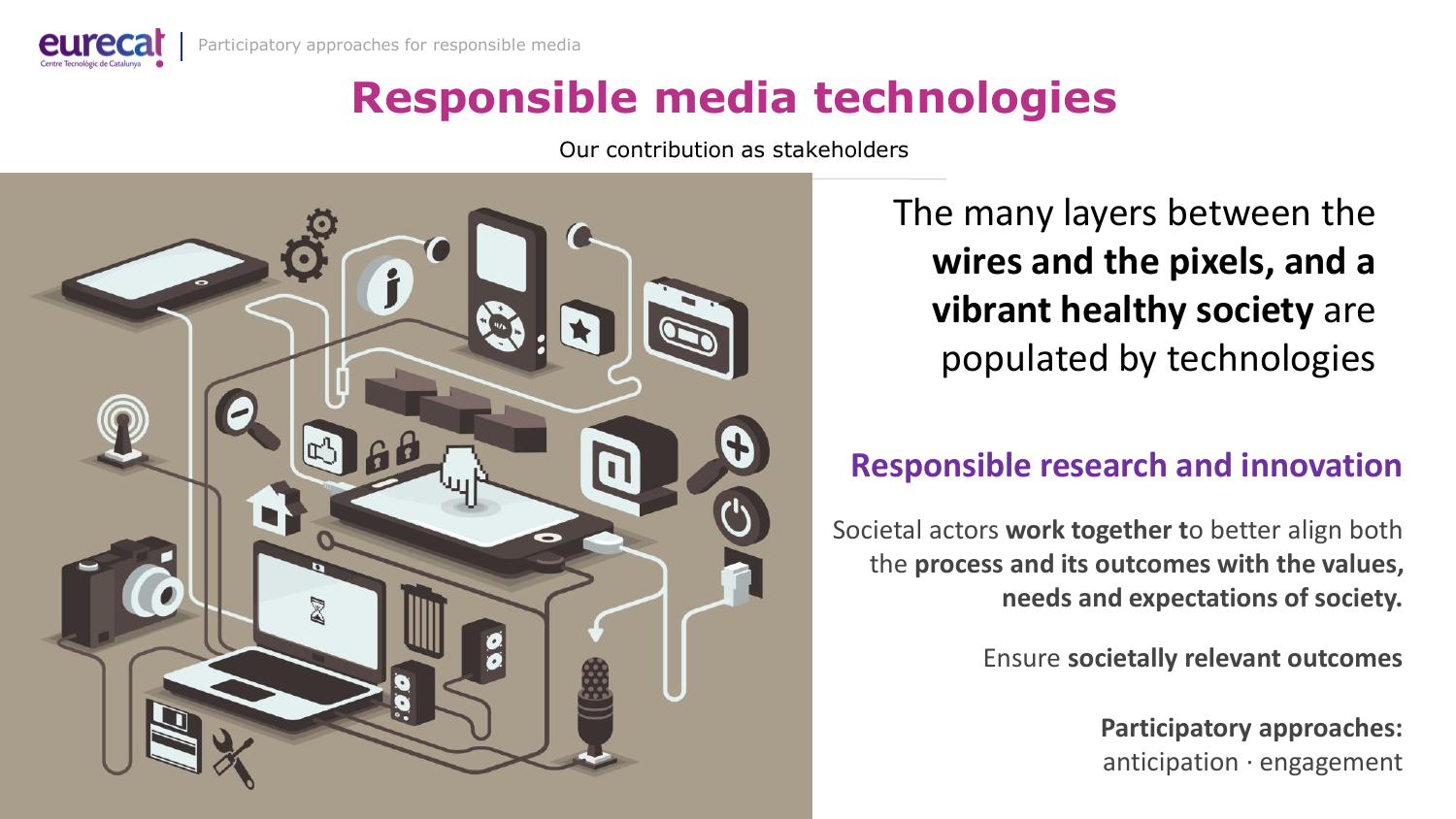

Holograms that react to movement. Nutrispoon will **make your baby's jaw drop** […] feeding your baby will not be a daily struggle anymore.

**March 2018**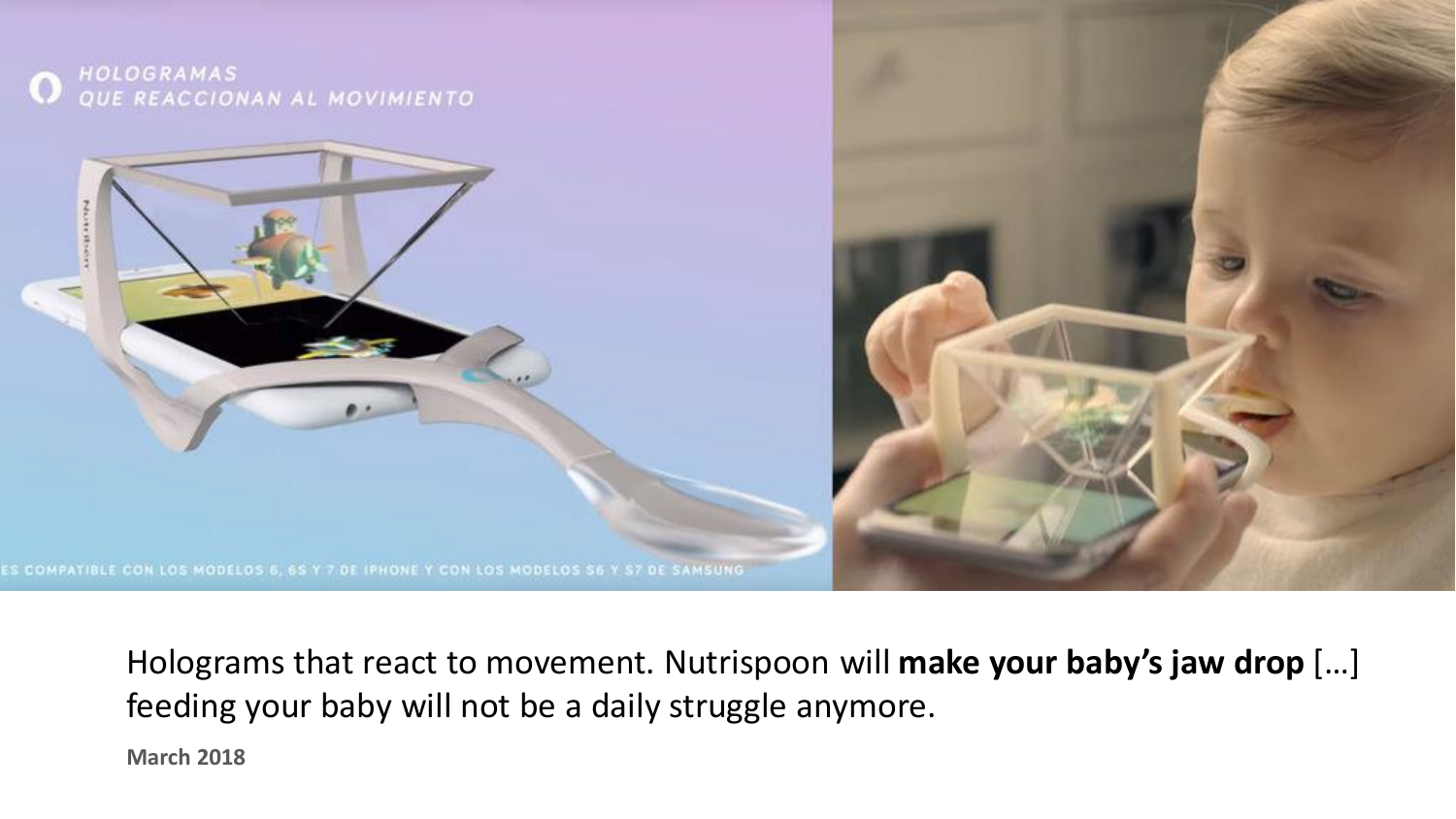



Atendiendo a los comentarios recibidos acerca de "Nutrispoon", hemos tomado la decisión de retirar el vídeo. El objetivo que perseguíamos con esta acción no ha sido bien transmitido en esta comunicación y por ello vamos a retirarlo. Aprovechamos para indicar una vez más que la intención de esta campaña nunca ha sido comercializar la cuchara "Nutrispoon", por lo que nunca ha estado ni estará a la venta. Lamentamos la polémica generada.



**Nutriben** @FamiliaNutriben

Comunicado oficial de la marca:

16:16 - 11 mar. 2018

CO 4 2 Ver los otros Tweets de Nutriben



#### "We decided to retire the video"

"The intended objective of this action was not well communicated"

### "We never intended to sell the Nutrispoon".

"We are sorry for the controversy"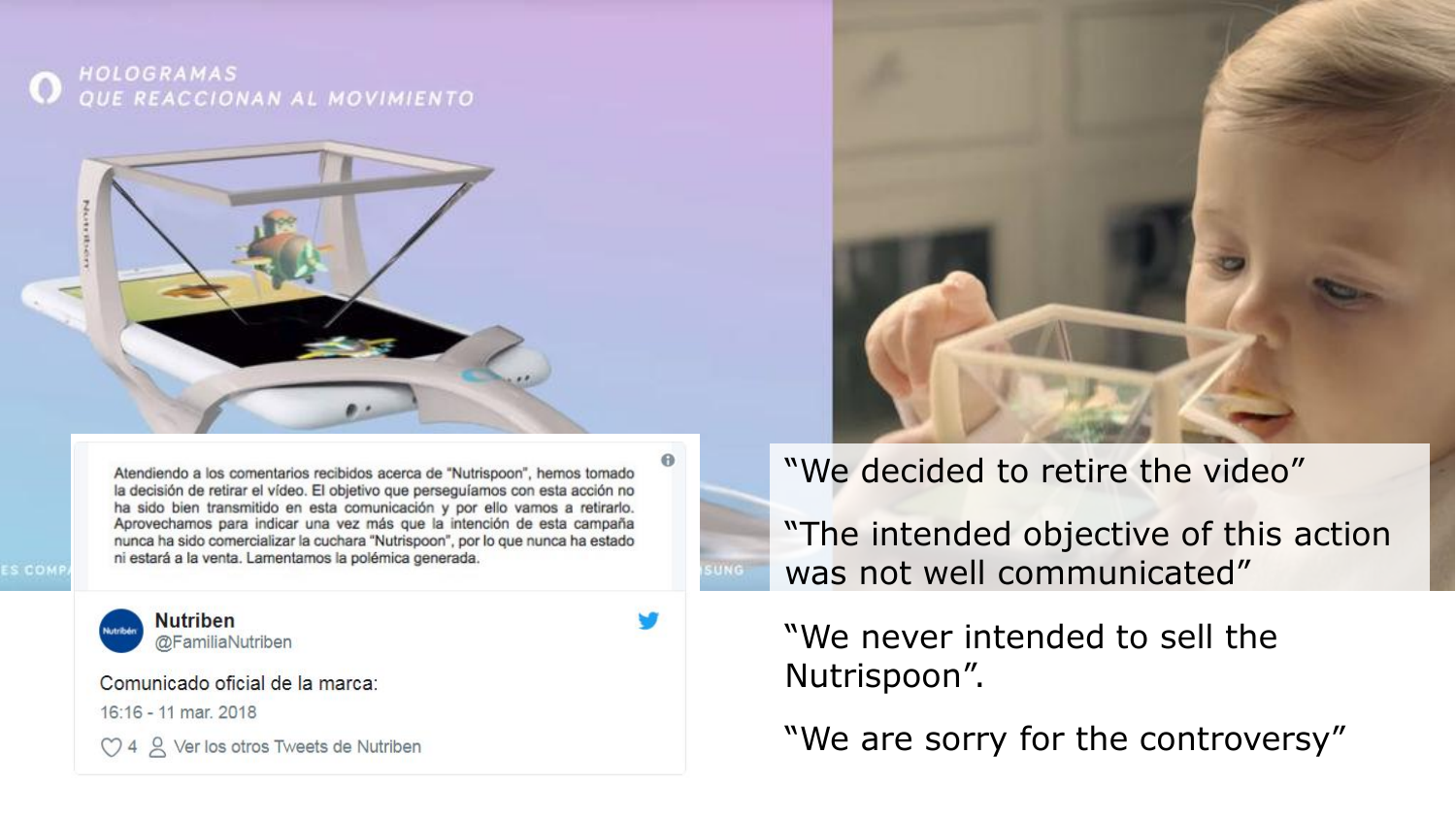## **useful adjective**

use·ful | \ ˈyüs-fəl

**1:** capable of being put to use *especially* : serviceable for an end or purpose //*useful* tool.

**2:** : of a valuable or productive kind //do something *useful* with your life

### **Engage the users (all of them) throughout the project!**

Let actual **users and stakeholders describe with their own words the problems and challenges they face,**  and their possible solutions.



Create **solutions for non-existent problems** or problems that are not well understood.

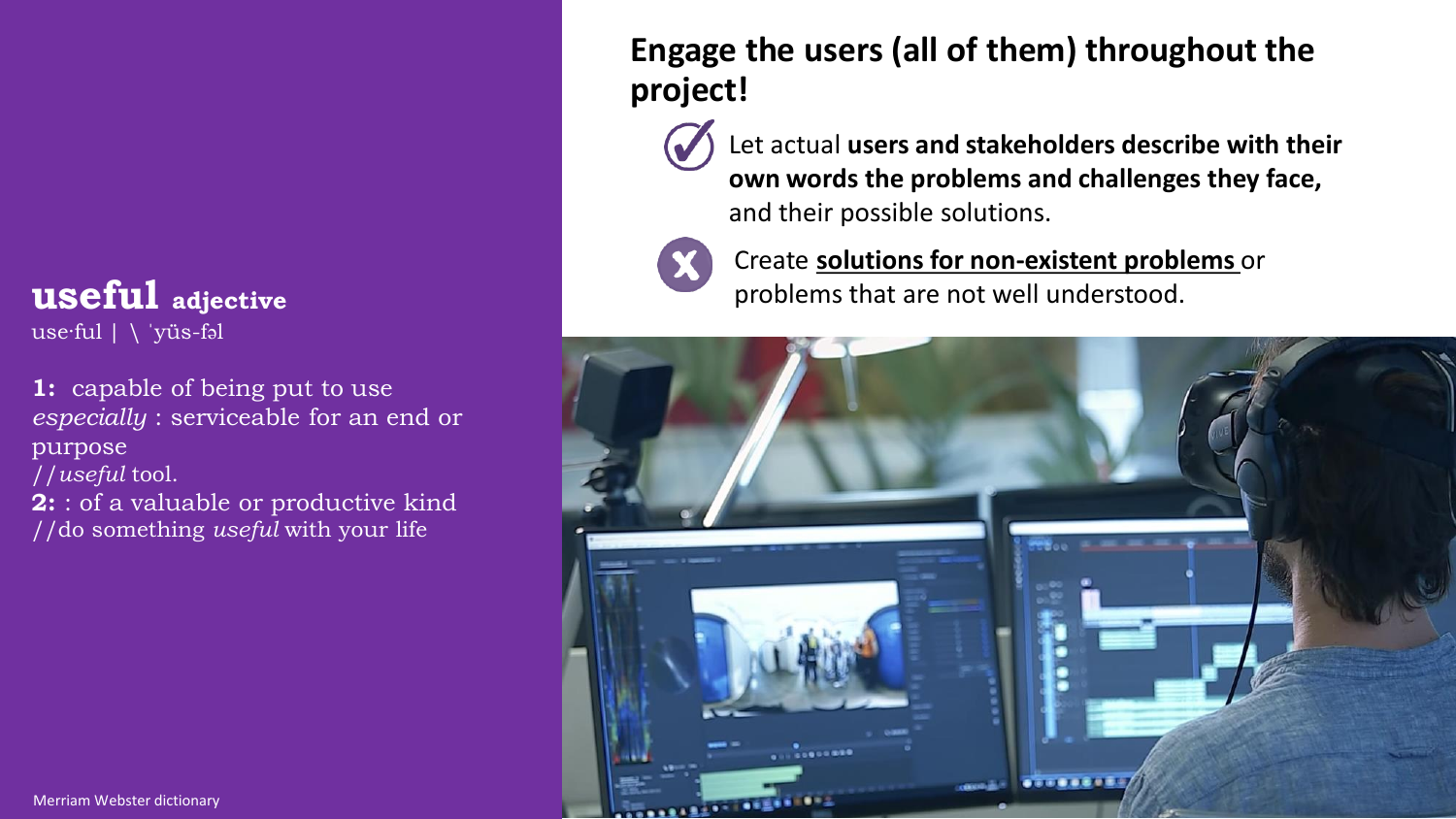## **acceptable adjective**

ac·cept·able | \ ik-ˈsep-tə-bəl, ak- also ek-  $\setminus$ 

**1:** capable or worthy of being accepted // an *acceptable* noise level

// socially *acceptable* behavior // a compromise that is *acceptable* to both sides

### **Mind context and implications of every single design decision!**

**Let users and stakeholders question your developments as it progresses**, so that they can timely point out any potential barrier for uptake.



Neglect or disregard **disadvantages outweighing benefits.**

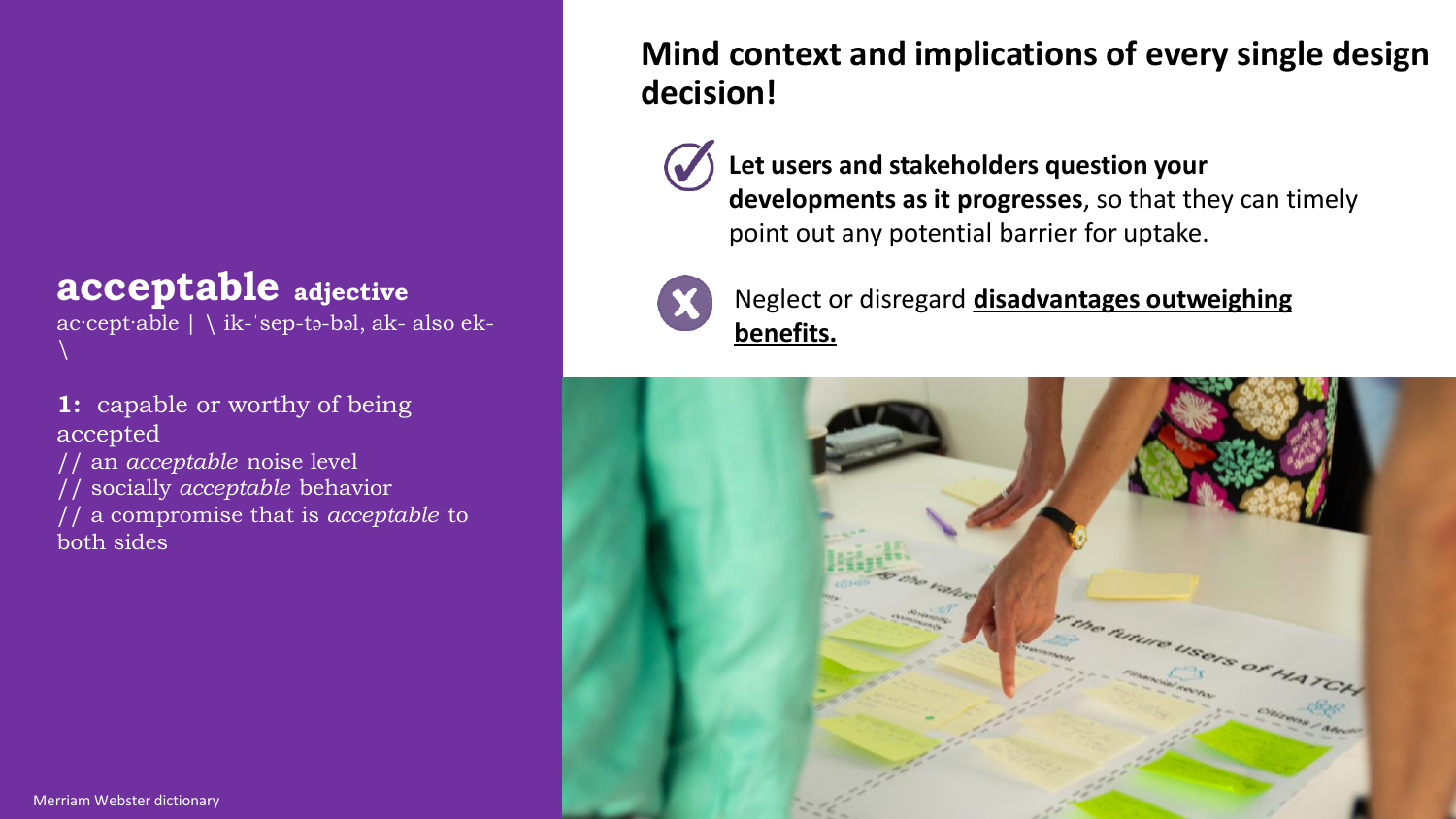### **meaningful adjective**

mean·ing·ful | \ ˈmē-niŋ-fəl \

**1a:** having a meaning or purpose //The tests did not produce any *meaningful* results. **b:** full of meaning **:** SIGNIFICANT //a *meaningful* life //a *meaningful* relationship

#### **Consider the needs, experiences and expectations of all your target users and stakeholders!**

Ask users what **they need**, and also what **they'd prefer and hope** for. **Build scenarios, ask** *what if* **questions**, and incorporate feedback in design and development.



Drive **user requirement gathering strategy exclusively from a technological perspective**.

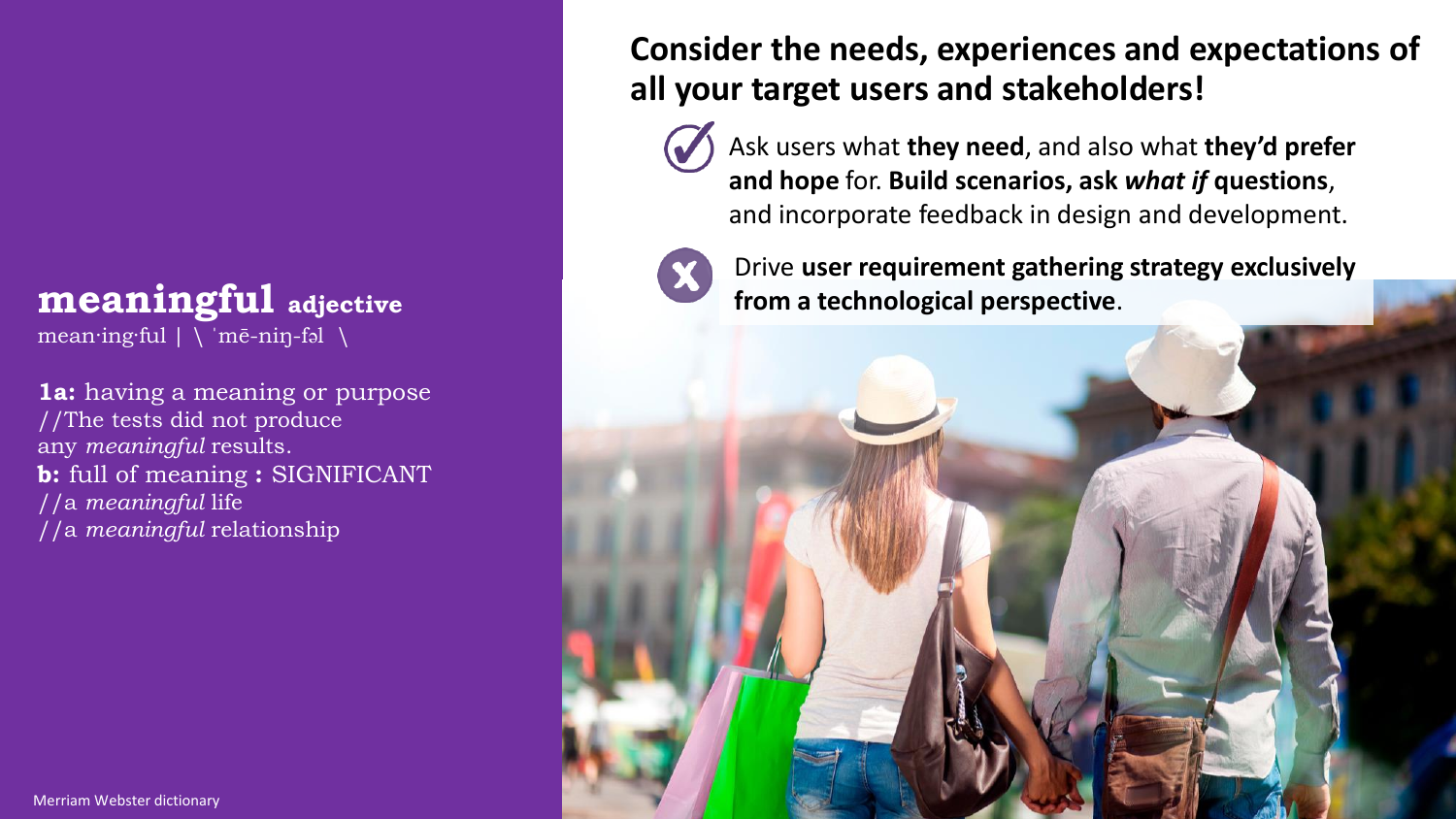

## **Easier said than done**

Participatory approaches for responsible media

## **Design thinking:** Empathise · Define · Ideate · Prototype · Test



Delphi · focus groups · social network analysis · psychophysiological measurements· ethnographic studies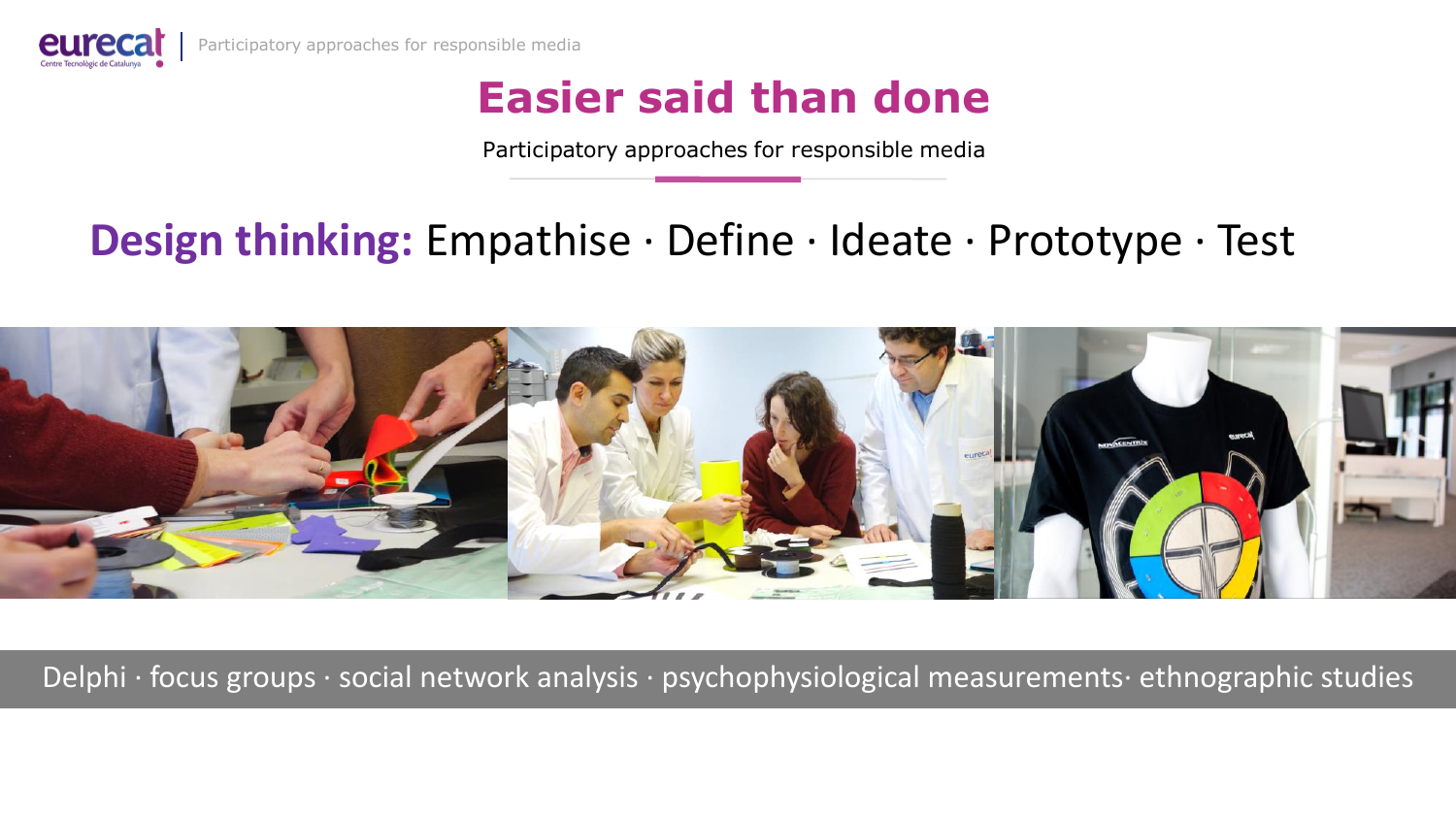

## **Involve the experts**

They have been doing this forever



**What to ask? To whom? What are the contexts and implications? How to anticipate and integrate?**

**Social sciences and humanities:** Psychology, Sociology, Linguistics, Education, Economics, Politics, Ethics, Etc.

**Civic or social innovation groups:** Communities of users and citizens exploiting collective intelligence for social good and problem solving.

**Product or industrial designers:** Experts in making designs decisions that anticipates and mitigates uptake barriers.

**Other technology fields:** computational social sciences, UI/UX, accessibility, etc.